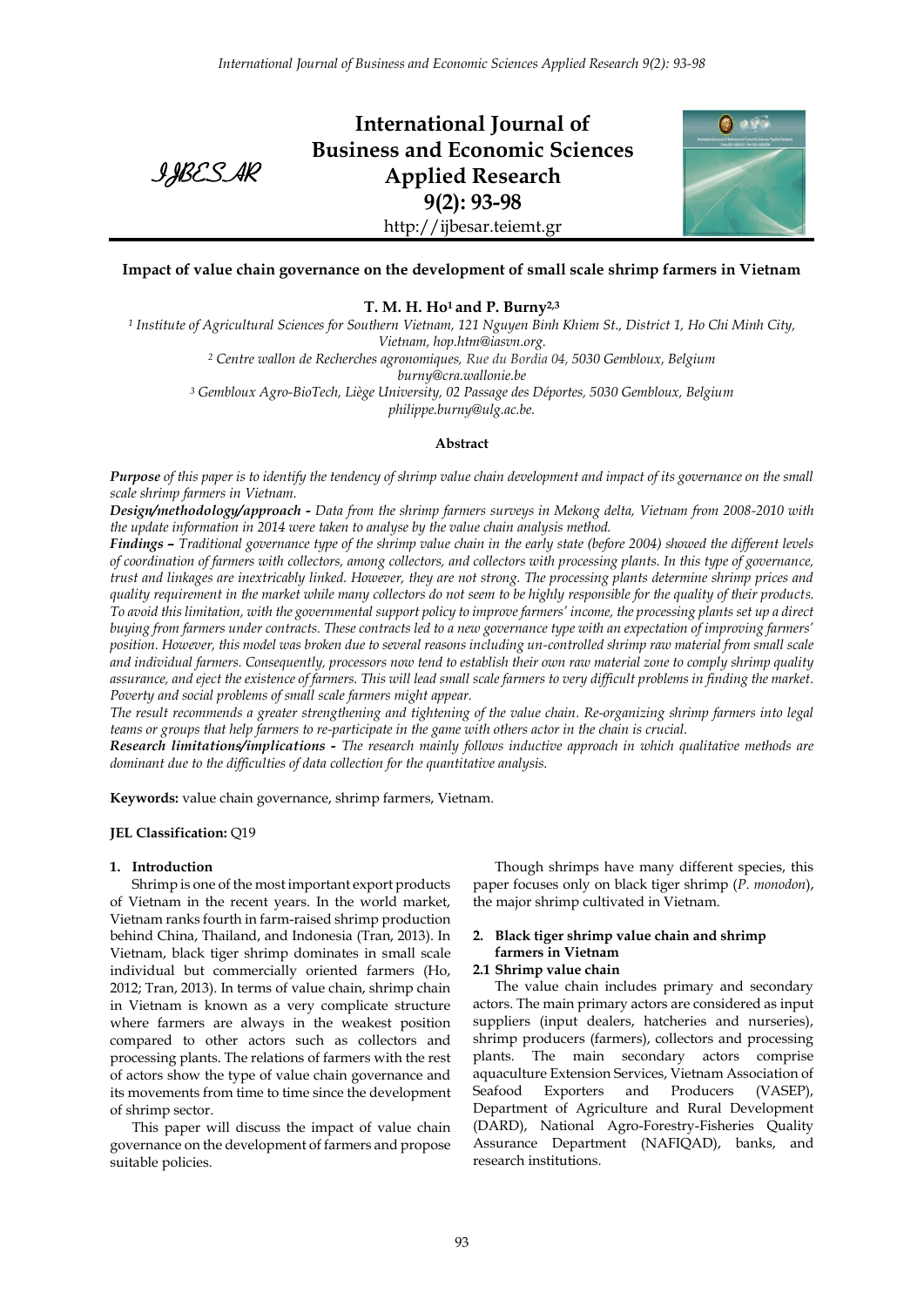Figure 1 showsthe value chain of shrimp in the Mekong River Delta (MRD) where almost 90% of black tiger shrimp areas are situated in Vietnam.

The shrimp value chain in Vietnamstarts from input suppliers namely input dealers and hatcheries to supply inputs to farmers such as post larvae, feed stuffs, chemicals, fuels, and net.

The main flow of shrimp raw material is from farmers to collectors at level 1 with about 95% of the total shrimp raw material production. These collectors will buy shrimp from other collectors at level two and three to supply the processing plants at a volume about 97.5%. Only one percent of shrimps of collectors level 1 was sold to the local markets.

Other flow of shrimp raw material from farmers to collectors level 3 accounts for about 4.5% of the total shrimp production. From collectors level 3, shrimp will be sold to collectors level 2 and 1, and local markets with the percentage of 3; 0.5; and 0.5 respectively.

Shrimps sold directly from farmers to the market were found in both extensive and semi-extensive cultivations of which the harvest volume is low. Some other cases of selling directly shrimp to the markets are failure farms when their shrimps are dead at the midseason.



**Figure 1: Shrimp value chain in MRD Vietnam**

Flows of shrimp in the Figure 1 also show the actors who hold the main powers in the shrimp value chain, namely collectors level 1 and processing plants. These two actors are the leaders in the shrimp value chain where they play a key role to determine shrimp prices and have significant influences on other actors.

The above three flows of shrimps from farmers to markets illuminate the complicated value chain in general and its governance in particular where farmers always getimpacts due to their lowest position in the value chain.

#### **2.2 Shrimp farmers in Vietnam**

Farmers are important actors in the shrimp value chain where they play their role as raw materials to the shrimp market. Farmers buy inputs from input dealers and post larvae at hatcheries or nurseries for their shrimp cultivation. At the end of the season, farmers will sell their output to collectors near their cultivated area.

Most of shrimp farmers in Vietnam are small individual scale and converted from rice producers. They apply primarily traditional and some modified practices such as extensive, improved-extensive, semiintensive, and intensive cultivation.

The cultivation duration of shrimp in small farms is about 4-5.5 months depending on the climate and technical skill of farmers and market demand of shrimp size.

Most of shrimp farmers have low education, low financial capital, low technical skills, a lack of market information, and low power of negotiation with other actors in the shrimp value chain. They stay at the weakest position in the shrimp value chain compared to other actors and therefore it is likely that they could get strong impacts, positively or negatively, from other actors in the value chain depending on the level of their governance and partners' behaviours.

### **3. Shrimp value chain governance in Vietnam**

Value chain governance in the shrimp sector in Vietnam refers to the relationships among the primary and secondary actors namely input suppliers, farmers, collectors, processing plants and governmental institutions. Since the development of the shrimp sector in Vietnam in early 2000s, the value chain governance has been compounded by different types from traditional, as a market, to higher level management, as a hierarchy, which will be addressed below:

### **3.1 Traditional type of value chain governance in shrimp sector**

Value chain governance in the shrimp sector in Vietnam refers to the relationships among the primary and secondary actors namely input suppliers, farmers, collectors, processing plants and governmental institutions. Since the development of the shrimp sector in Vietnam in early 2000s, the value chain governance has been compounded by different types from traditional, as a market, to higher level management, as a hierarchy, which will be addressed below: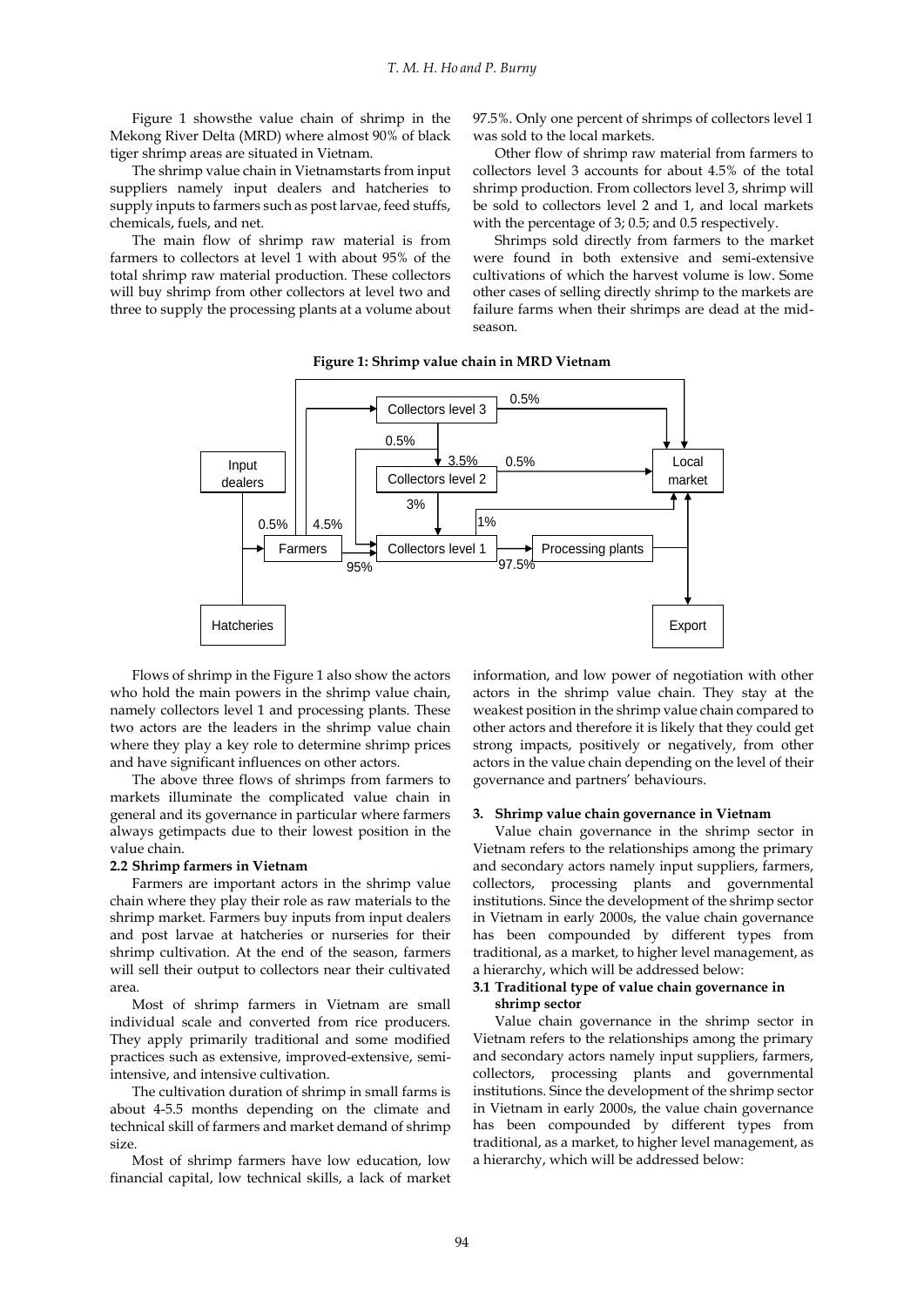



At farmers' position, their back step suppliers are post-larvae suppliers, feed and chemicals providers. Their first forward customers are three level collectors and their second one is processing plant. Farmers coordinate with the suppliers as a buyer-seller relation where they can get inputs for their cultivation. In some cases, input suppliers play a role as an informal credit provider to farmers to whom they sell and from whom they are post-paid.

Farmers sell their outputs to collectors who are nearby their places. The shrimp farm gate prices are given by collectors based on the size of shrimps. The collectors' capabilities themselves are limited. They lack capital, quality awareness and equipment to inspect and maintain shrimp materials, and they have a too low education level to understand and apply quality knowledge. Particularly, they do not seem to be highly responsible for the quality of their products in relation to the quality of the final products traded in the world market, and have used chemicals and other substances to maintain shrimp materials before selling them to the processing plants (Vo, 2006). However, processing plants still need the existence of collectors because most of farmers are small scale farmers and practice the individual production form, so that they prefer to buy their raw material from collectors than from farmers. They do not want to hire many workers for this activity and spend a lot of money for transaction cost to buy directly from individual farmers.

In this type of governance, processing plants are the leader in the chain who almost decides the shrimp price in the market.

As mentioned above, the value chain governance refers to the relation among the actors in the chain, in other words this relation presents the linkage among them.

The traditional shrimp value chain in Vietnam shows that the linkage among actors in the shrimp value chain is not strong both in vertical and horizontal directions.

Both spot market and persistent network relations exist in the shrimp value chain. Spot market relations appear between input suppliers and farmers, and collectors and farmers. The main reasons of the existence of this linkage is the ensuring of farmers' input supply and output in order to have better prices. This linkage can change from time to time according to the volume of supplying products.

Linkages between farmers and input dealers as well as between farmers and collectors are not tight enough. The choice of farmers for their input suppliers is based on their financial capacity. Normally they keep the relation with input suppliers to buy material in case of financial limitation.

Linkage between farmers and collectors is the same as with input dealers. Farmers keep contact with collectors in order to have better information. They can decide to sell their output to the collectors who give a better price. In this linkage, the farmers are free with their decision.

Linkage among collectors level 1, 2 and 3 remains as a network that was created on the basis of a long relation over years. Normally, collectors level 1 establish their own network to buy shrimp on the market. They are the ones who give information on prices and sizes to the collectors level 2 and 3. The linkage between collectors level 1 and 2 is quite strong when most of collectors level 2 sell their shrimp to the collectors level 1.

Linkages between collectors and processors in the shrimp value chain seem strong when the reality shows that most of collectors sell their shrimp to the same processors in the different crop seasons. Collectors usually sign a contract with processors to supply shrimp with an expected volume at market price.

In brief, the linkages in the shrimp value chain are not through all actors. However, among backward and forward actors, the linkages are maintaining at the spot and persistent network relations. Most of linkages are unofficial when actors only have oral agreements. The official linkage appears in the relation between collectors and processors, the two having the strongest power in the shrimp value chain. The current linkage in the shrimp value chain is not strong enough to apply the traceability system that is required by the importers. Therefore, the food safety standards seem not completely fulfilled.

## **3.2 Value chain governance under contract farming as a captive**

In the traditional form of value chain governance, the processing plants did not satisfy quality requirements of shrimp materials because, firstly, their plants are located far from sources of shrimp materials, and secondly, they are lacking the conditions to control quality of shrimp materials. The processing plants realised that quality of shrimp materials is a very important factor that affects to quality of final products. Therefore, the company's reputation in terms of business success and flexible price policies and quick payment are important elements that the processing plants have used to maintain the suppliers' loyalty. Besides, almost all processing plants are in a cut-throat competition of buying shrimp materials (93.8%) with internal and external processing plants of the region. As a result, uncontrolled shrimp materials are still distributed popularly (Vo, 2006).

In order to control the shrimp quality, processing plants looked forward to set up a direct buying from farmers under contract farming. With the support of Vietnam government, Ben Tre Forestry-Aquaculture Import Export Company (FAQUIMEX) established its relationship with farmers through contract farming.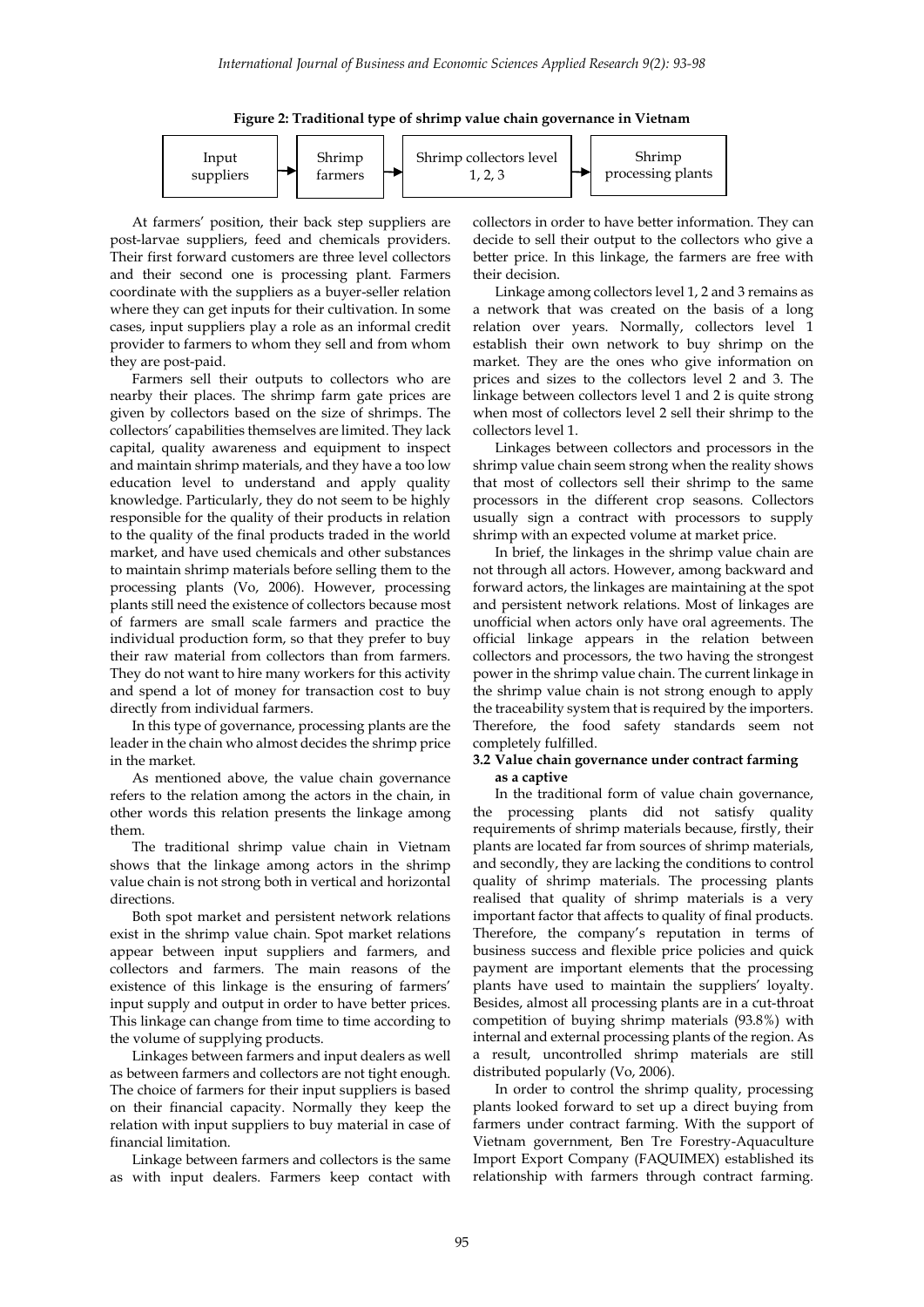With a mobilizing campaign based on voluntary participation, it created in three districts of Ben Tre province (Binh Dai, Ba Tri and Thanh Phu) a model of nine shrimp farmer groups who had production area of two to three hectares. These shrimp farmer groups established a linkage through annual farming contracts established. The provincial Agriculture and Rural Development Bank (AgriBank) participated in the linkage chain by providing capital loans through FAQUIMEX.

The main operating contract farming procedures were as follows: 1) Farmers: annual contract signing at floor price, selling product to FAQUIMEX at market price; free inputs purchase; after 75 days of shrimp production, farmers were supplied with funds provided that FAQUIMEX technicians assessed they complied with technical requirements; farmers were allowed to sell shrimps to parties offering a higher price than FAQUIMEX, but would have to pay back their loan to FAQUIMEX with the Bank interest rate; technical supports are provided by Aquaculture Extension Service throughout the shrimp crop season; product must be compliant with food safety requirements. 2) FAQUIMEX: establishing contract farming with farmers; as the legal entity to borrow fund from the bank; inspecting and monitoring the whole shrimp crop production; quantifying fund for farmers' loans.

FAQUIMEX wanted to establish a stable input network that guaranteed the raw shrimp food safety because it is a delicate export product that must comply with traceability and food safety requirement such as HACCP issued by the importing countries. Farmers participating in the contract wanted to have opportunities to increase their access to financial support advancement and confirm the product consumption market at the shrimp harvest crops. However, objectively, the main aim of both sides participating in the linkage model was to "maximize their profits". The processing plant maximized its profits through the reduction of transaction costs (decrease of collecting and negotiating expenses) due to stable input supplies. Participant farmers maximized their profits through a stable price at the end of shrimp crop season and gained an access to fund after 75 days of shrimp production.

The coordination among farmers and the processing plant, as FAQUIMEX, created a captive type of value chain governance (according to Gereffi et al., 2005) in Vietnam where the shrimp is codified, such as more specific products. In this type of value chain governance, both farmers and processing plants could reduce their transaction cost due to the limited number of buyerssellers in the market where trust and commitment might be less risky. Hence, the shrimp value chain was upgraded.

### **3.3 New tendency of value chain governance**

In the traditional form of value chain governance, the processing plants did not satisfy quality requirements of shrimp materials because, firstly, their plants are located far from sources of shrimp materials, and secondly, they are lacking the conditions to control quality of shrimp materials. The processing plants realised that quality of shrimp materials is a very important factor that affects to quality of final products. Therefore, the company's reputation in terms of business success and flexible price policies and quick payment are important elements that the processing plants have used to maintain the suppliers' loyalty. Besides, almost all processing plants are in a cut-throat competition of buying shrimp materials (93.8%) with internal and external processing plants of the region. As a result, uncontrolled shrimp materials are still distributed popularly (Vo, 2006).

In order to control the shrimp quality, processing plants looked forward to set up a direct buying from farmers under contract farming. With the support of Vietnam government, Ben Tre Forestry-Aquaculture Import Export Company (FAQUIMEX) established its relationship with farmers through contract farming. With a mobilizing campaign based on voluntary participation, it created in three districts of Ben Tre province (Binh Dai, Ba Tri and Thanh Phu) a model of nine shrimp farmer groups who had production area of two to three hectares. These shrimp farmer groups established a linkage through annual farming contracts established. The provincial Agriculture and Rural Development Bank (AgriBank) participated in the linkage chain by providing capital loans through FAQUIMEX.

The main operating contract farming procedures were as follows: 1) Farmers: annual contract signing at floor price, selling product to FAQUIMEX at market price; free inputs purchase; after 75 days of shrimp production, farmers were supplied with funds provided that FAQUIMEX technicians assessed they complied with technical requirements; farmers were allowed to sell shrimps to parties offering a higher price than FAQUIMEX, but would have to pay back their loan to FAQUIMEX with the Bank interest rate; technical supports are provided by Aquaculture Extension Service throughout the shrimp crop season; product must be compliant with food safety requirements. 2) FAQUIMEX: establishing contract farming with farmers; as the legal entity to borrow fund from the bank; inspecting and monitoring the whole shrimp crop production; quantifying fund for farmers' loans.

FAQUIMEX wanted to establish a stable input network that guaranteed the raw shrimp food safety because it is a delicate export product that must comply with traceability and food safety requirement such as HACCP issued by the importing countries. Farmers participating in the contract wanted to have opportunities to increase their access to financial support advancement and confirm the product consumption market at the shrimp harvest crops. However, objectively, the main aim of both sides participating in the linkage model was to "maximize their profits". The processing plant maximized its profits through the reduction of transaction costs (decrease of collecting and negotiating expenses) due to stable input supplies. Participant farmers maximized their profits through a stable price at the end of shrimp crop season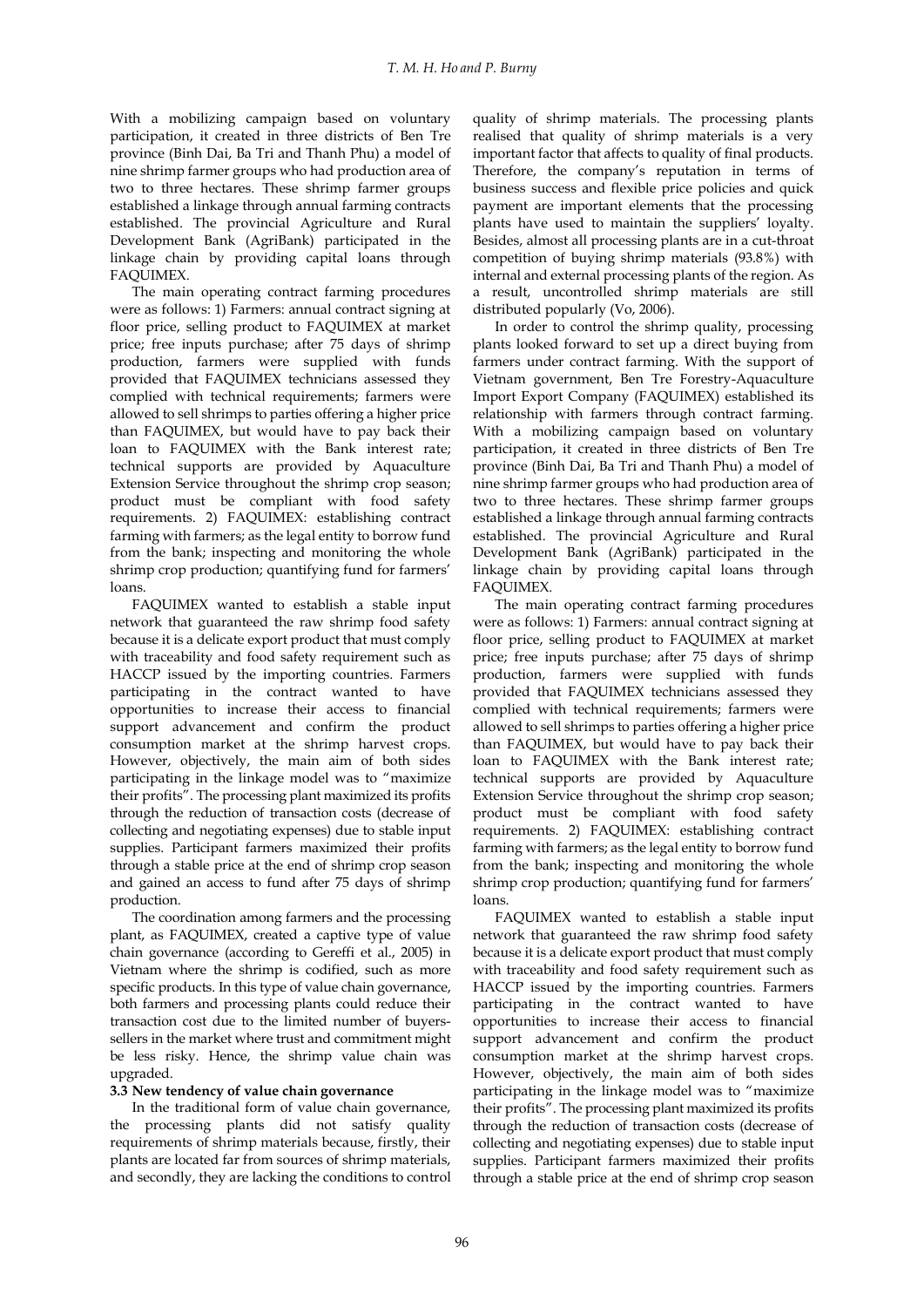and gained an access to fund after 75 days of shrimp production.

The coordination among farmers and the processing plant, as FAQUIMEX, created a captive type of value chain governance (according to Gereffi et al., 2005) in Vietnam where the shrimp is codified, such as more specific products. In this type of value chain governance, both farmers and processing plants could reduce their transaction cost due to the limited number of buyerssellers in the market where trust and commitment might be less risky. Hence, the shrimp value chain was upgraded.

### **4. Discussion**

According to Gereffi et al. (2005), the traditional type of shrimp value chain governance in Vietnam is a market linkage which does not have to be completely transitory as it is typical of spot market. Shrimp material for processing is not a product specification. Information exchanged among input suppliers, collectors and processing plants is relative low. Therefore, the transactions might be governed with little explicit coordination. Farmers respond to shrimp quality and prices that are set by collectors, directly, and by processing plants indirectly. Hence their bargaining power is low compared to collectors and processing plants.

In the captive type of value chain governance where farmers and processing plants signed a contract to sellbuy shrimp material at the end of season, trust and linkages are inextricably linked among them. The trust created among farmers and processing plants in the shrimp value chain would be better if there was a linkage in an organisation. However, the coordination through contract farming shows that farmers are transitionally dependent where the degree of monitoring and control is led by the processing plant.

The movement of shrimp value chain governance and its impact on farmers are shown in the Figure 3.

The shrimp value chain in Vietnam is very sensitive and complicated with the existence of many small, individual farmers; small and commercial-oriented collectors; processing plants and support institutions.

The movement of value chain governance in shrimp production develops new structures and shows its dynamism in Vietnam. However, the tendency of creating raw material zones of processors will lead small scale farmers to very difficult problems in finding the market for their output. Poverty and social problems of small scale farmers might appear.

The above study result recommends a greater strengthening and tightening of the value chain through improved organization, particularly among farmers. Re-organizing shrimp farmers into legal teams or groups that help farmers to re-participate in the game with other actors in the chain is very important. Further researches to find down better policies to improve farmers' situation are needed.

The Figure 3 shows that the number of farmers participating in the shrimp value chain reduces from the structure (1) to (3). In the traditional structure, as spot market chain governance, both small and large scale farmers can join in the value chain to supply their shrimp to the processor through a link with collectors. In the structure (2), as captive value chain governance, only medium and large scale farmers could join in the value chain to supply their shrimp to processors through a farming contract. The structure (3), a hierarchy, excludes all farmers when processors cultivate and supply shrimp raw material by themselves.

The movement of shrimp value chain governance created the problems of poverty reduction and social aspect. In the structures (2) and (3) of the shrimp value chain governance, processors do not need the supply of small farmers who account about 80% of producers in Vietnam. Consequently, small farmers are faced to the challenges of finding a market for their outputs. On one hand, poverty might rise up due to the number of farmers being in debt because they cannot sell their output to the market when all the production costs are already spent. On the other hand, unemployment also increases due to the giving up of small farmers in shrimp production while there is no other job for them to join in. The same problem could happen with collectors when contract farming is established. The dark future of small farmers and other actors in the shrimp value chain seems very obvious.

Generally, it is not all of small farmers who are excluded from the shrimp value chain. The traditional structure always exists and small famers can sell their shrimp to processing plants through collectors. However, what is the market share of their shrimp when the customers' requirements of high quality in shrimp have been rising and their production status still remains? Due to the requirements of high shrimp quality from customers, the processors will have two options. They might remain or even expand their market if all requirements are met or they might lose their strict market and turn to the easier one. In the first option, processors need to create their own raw material zone to ensure the input quality or they might have a linkage with other actors.

The reality in Vietnam shows that there is a tendency in creating raw material zones of processors. If a processing plant does not have a closed production process from raw material to final products, it must depend on the raw material supplied by farmers or other sources and will not have the initiative to decide on the quantity of shrimp for export due to the excess or lack of inputs. Consequently, the production cost will increase, the prices of shrimps will be very fluctuant, and the competitiveness of processing plants will decline. If a processing plant had a production capacity about 300 tonnes/day but due to lack of raw material, can produce only 50 tonnes/day, its production cost will be tripled. In order to have production efficiency, at least 50% of the total input demand must be satisfied. Therefore, processing plants in Vietnam have a tendency to create their own raw shrimp material zone.

In the second option, processors will be lost and give their market to other competitors who meet customers' requirements. Demand for shrimp will be reduced. In both options, small farmers will have a limited market